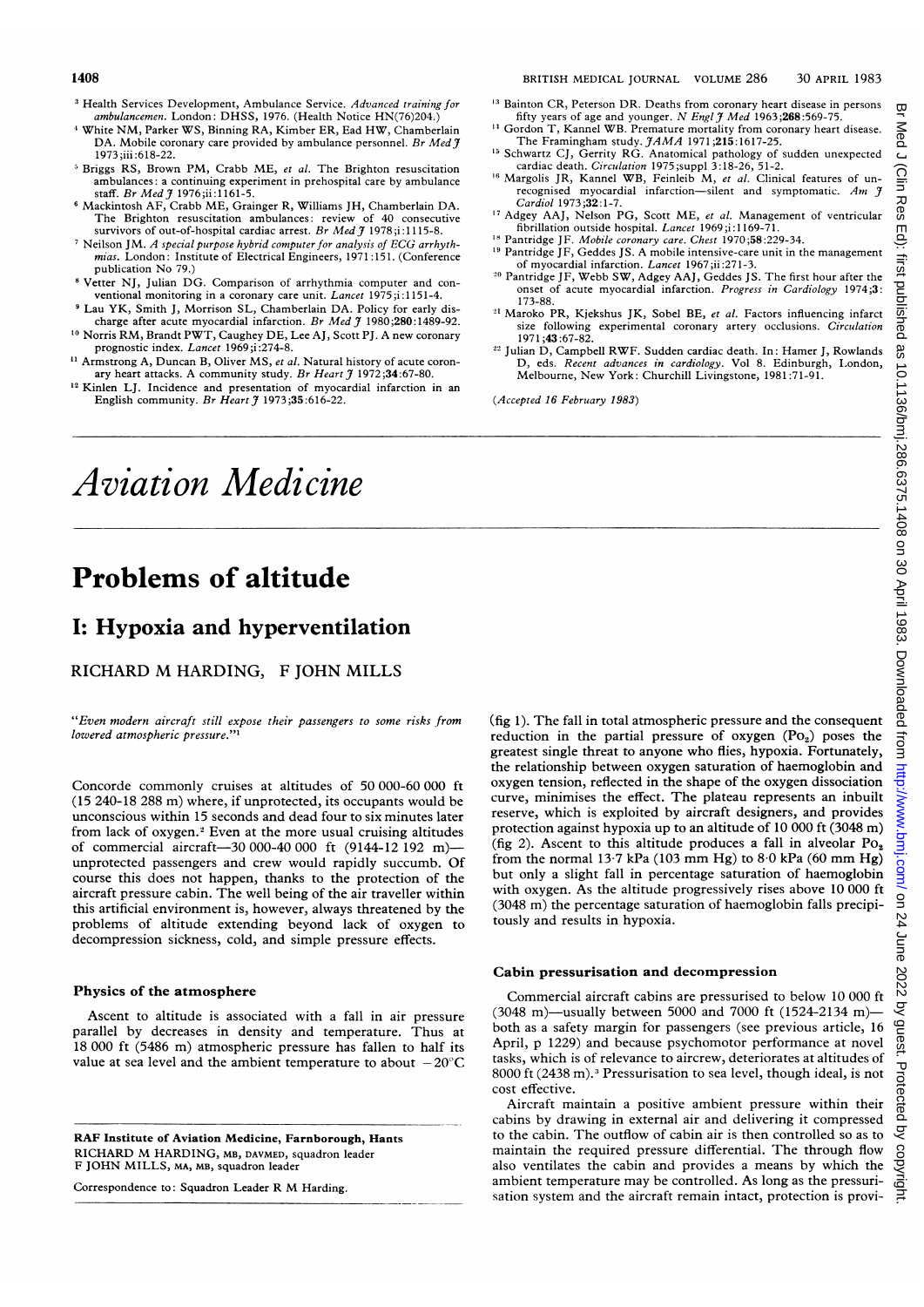

altitude and temperature.

Conversion: traditional to SI units-atmospheric pressure: 100 mm Hg $\approx$  13-3 kPa. (Altitude: 5000 ft  $\approx$  1500 m.)



FIG 2-Relation between partial pressure of alveolar oxygen, percentage saturation of haemoglobin with oxygen, and altitude. Conversion: SI to traditional units—partial pressure of alveolar oxygen: 1 kPa $\approx$ 8 mm Hg. (Altitude: 5000 ft  $\approx$  1500 m.)

ded at normal operating altitudes. In practice the degree of pressurisation increases linearly with, but at a slower rate than, actual altitude, from ground level to <sup>a</sup> high maximum differential pressure (fig 3). Thereafter, cabin altitude increases at the same rate as aircraft altitude along a line determined by the pressure characteristics of the hull, the maximum differential pressure line.

The problems of altitude become manifest if and when cabin



FIG 3-Typical subsonic passenger aircraft pressurisation profile. In this example the maximum differential pressure line is reached when aircraft altitude is 39 500 feet (12 040 m) and cabin altitude is 6000 ft (1929 m). Conversion: traditional to SI units-cabin differential pressure: 1 lb/in<sup>2</sup> $\approx$ 0.07 kg/cm<sup>2</sup>. (Altitude: 5000 ft $\approx$  1500 m.)

pressurisation fails. Such failures still occur in both civil and military aircraft, large and small. $4-6$  In the case of a slow loss of pressurisation-for example, as a result of malfunction of a control system-the cabin altitude will increase slowly; this is usually rapidly recognised and dealt with by the crew. Hypoxia in susceptible subjects is the main danger. Effects are more dramatic when a rapid decompression occurs-for example, when a window is lost or the pressure hull is ruptured by an explosion. In these cases there is a massive movement of air out through the defect, which will carry with it any loose articles and even passengers close to the breach who are not wearing their seat belts.<sup>4</sup> The air movement creates considerable noise and the sudden cooling causes condensation and misting, thus making both communication and vision difficult. These initial events are rapidly succeeded by the problems of hypoxia, perhaps complicated by cold injury (frostbite and frostnip), and decompression sickness. The rate, duration, and effects of rapid decompression depend on the external and cabin altitudes at the moment of decompression, the volume of the cabin, and the size of the defect.

Combat aircraft are pressurised to a lesser degree so as to achieve a lower structural weight and improve the power to weight ratio. In addition, the risk of sudden loss of cabin pressurisation in these aircraft is increased as a result of enemy action. The degree of pressurisation depends on actual altitude, as in commercial aircraft. The oxygen deficit when cabin altitudes exceed 10 000 ft (3125 m) in military aircraft is compensated for by oxygen enrichment of the air as altitude increases, until at about 30 000 feet (9144 m) 100% oxygen is being delivered. The supply is fed individually to each crew member through a regulator and mask.

#### Hypoxia

#### PHYSIOLOGICAL FACTORS

The earliest feature of hypobaric hypoxia is often a subtle personality change perhaps coupled with euphoria, lack of judgment, loss of short term memory, and mental incoordination. This combination is not unpleasant and resembles the early stages of alcoholic intoxication, but its insidiousness is of the greatest danger to the victim. In a crew member it may be disastrous since he is unaware of his failing performance. Subsequent features reflect the stimulation of cardiovascular and respiratory compensatory mechanisms. In moderate hypoxia-for example, air breathing at  $25\,000$  ft  $(7620 \text{ m})^6$ cardiac output and heart rate are increased but overall peripheral resistance is reduced, so that mean arterial blood pressure is unchanged. Cerebral blood flow is increased, though the